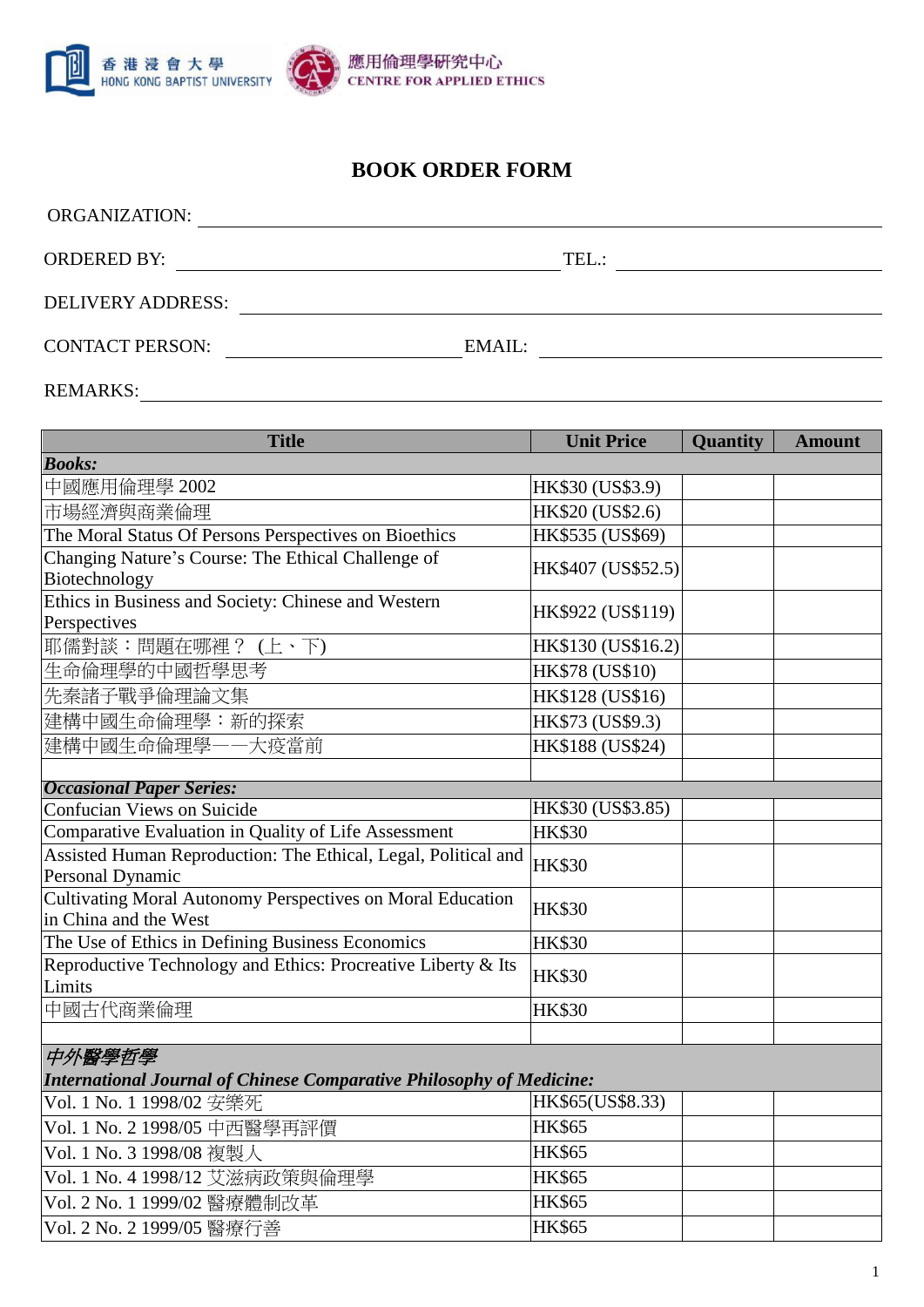|                                                                             | <b>Title</b>                         | <b>Unit Price</b> | <b>Quantity</b> | <b>Amount</b> |  |
|-----------------------------------------------------------------------------|--------------------------------------|-------------------|-----------------|---------------|--|
| 中外醫學哲學                                                                      |                                      |                   |                 |               |  |
| <b>International Journal of Chinese Comparative Philosophy of Medicine:</b> |                                      |                   |                 |               |  |
| Vol. 2 No. 3 1999/08 死亡                                                     |                                      | <b>HK\$65</b>     |                 |               |  |
| Vol. 2 No. 4 1999/12 遺傳與優生                                                  |                                      | <b>HK\$65</b>     |                 |               |  |
| Vol. 3 No. 1 2000/02 放棄治療                                                   |                                      | <b>HK\$65</b>     |                 |               |  |
| Vol. 3 No. 2 2001/05 自殺                                                     |                                      | <b>HK\$65</b>     |                 |               |  |
|                                                                             | Vol. 3 No. 3 2001/09 氣功與人體哲學探討       | <b>HK\$65</b>     |                 |               |  |
| Vol. 3 No. 4 2001/12 生命倫理學                                                  |                                      | <b>HK\$65</b>     |                 |               |  |
| Vol. 4 No. 1 2002/05 中美生命倫理學                                                |                                      | <b>HK\$65</b>     |                 |               |  |
| Vol. 4 No. 2 2002/12 知情同意                                                   |                                      | <b>HK\$65</b>     |                 |               |  |
|                                                                             | Vol. 5 No. 1 2007/05 中國社會脈絡下的生命倫理    | <b>HK\$65</b>     |                 |               |  |
|                                                                             | Vol. 5 No. 2 2007/12 中國生命倫理學研究:儒、釋、道 | <b>HK\$65</b>     |                 |               |  |
| Vol. 6 No. 1 2008                                                           | 建構中國生命倫理學                            | <b>HK\$65</b>     |                 |               |  |
| Vol. 6 No. 2 2008                                                           | 道、自然、生命價值                            | <b>HK\$65</b>     |                 |               |  |
| Vol. 7 No. 1 2009                                                           | 儒家生命倫理學與研究方法論                        | <b>HK\$65</b>     |                 |               |  |
| Vol. 7 No. 2 2009                                                           | 生死決策與儒家傳統                            | <b>HK\$65</b>     |                 |               |  |
| Vol. 8 No. 1 2010                                                           | 生命倫理學原則的反思                           | <b>HK\$65</b>     |                 |               |  |
| Vol. 8 No. 2 2010                                                           | 中國生命倫理:歷史、現狀與邏輯                      | <b>HK\$65</b>     |                 |               |  |
| Vol. 9 No. 1 2011                                                           | 儒家傳統與新的挑戰                            | <b>HK\$65</b>     |                 |               |  |
| Vol. 9 No. 2 2011                                                           | 生命科技與中國傳統倫理學                         | <b>HK\$65</b>     |                 |               |  |
| Vol. 10 No. 1 2012                                                          | 生命倫理學——重新探索                          | <b>HK\$65</b>     |                 |               |  |
| Vol. 10 No. 2 2012                                                          | 中國生命倫理學––詮釋、理解與應用                    | <b>HK\$65</b>     |                 |               |  |
| Vol. 11 No. 1 2013                                                          | 儒家傳統、知情同意與公正原則                       | <b>HK\$65</b>     |                 |               |  |
| Vol. 11 No. 2 2013                                                          | 家庭與生命倫理                              | <b>HK\$65</b>     |                 |               |  |
| Vol. 12 No. 1 2014                                                          | 從經典文本到現實議題                           | <b>HK\$65</b>     |                 |               |  |
| Vol. 12 No. 2 2014                                                          | 文化與生命倫理                              | <b>HK\$65</b>     |                 |               |  |
| Vol. 13 No. 1 2015                                                          | 從生命倫理學的視域看生老病死                       | <b>HK\$65</b>     |                 |               |  |
| Vol. 13 No. 2 2015                                                          | 醫學模式與宗教關懷                            | <b>HK\$65</b>     |                 |               |  |
| Vol. 14 No. 1 2016                                                          | 歷史敍事、傳統理論以及社會現狀對我                    | <b>HK\$65</b>     |                 |               |  |
|                                                                             | 們的啟示                                 |                   |                 |               |  |
| Vol. 14 No. 2 2016                                                          | 死亡與優生                                | <b>HK\$65</b>     |                 |               |  |
| Vol. 15 No. 1 2017                                                          | 健康與文化                                | <b>HK\$65</b>     |                 |               |  |
| Vol. 15 No. 2 2017                                                          | 中國社會脈絡下的生命倫理考量                       | <b>HK\$65</b>     |                 |               |  |
| Vol. 16 No. 1 2018                                                          | 換頭術、嗎啡治療、病人自主權                       | <b>HK\$65</b>     |                 |               |  |
| Vol. 16 No. 2 2018                                                          | 同性婚姻的倫理爭論                            | <b>HK\$65</b>     |                 |               |  |
| Vol. 17 No. 1 2019                                                          | 當代生命倫理學所面臨的問題:共性與                    | <b>HK\$65</b>     |                 |               |  |
|                                                                             | 殊性                                   |                   |                 |               |  |
| Vol. 17 No. 2 2019                                                          | 人工智能與未來醫學:超越技術主義                     | <b>HK\$65</b>     |                 |               |  |
| Vol. 18 No. 1 2020                                                          | Covid-19疫情的倫理反思                      | <b>HK\$65</b>     |                 |               |  |
| Vol. 18 No. 2 2020                                                          | 新冠疫情與倫理探索                            | <b>HK\$65</b>     |                 |               |  |
|                                                                             |                                      |                   | <b>TOTAL:</b>   |               |  |

## **For Overseas Order**

Please add the following postage (second-class) and handling charges:

| <i><b>Occasional Paper Series:</b></i> | <b>International Journal of Chinese</b>                 | <b>Books:</b>                 |
|----------------------------------------|---------------------------------------------------------|-------------------------------|
|                                        | Comparative Philosophy of Medicine:                     |                               |
| $\text{US}\$3.00$ (by air) or          | $\textcolor{blue}{\text{USS}}4.00 \text{ (by air) or }$ | $\text{US}\$5.3$ (by air) or  |
| $\vert US\$1.50$ (by surface) per copy | $\vert$ US\$2.00 (by surface) per copy                  | $US$3.2(by surface)$ per copy |